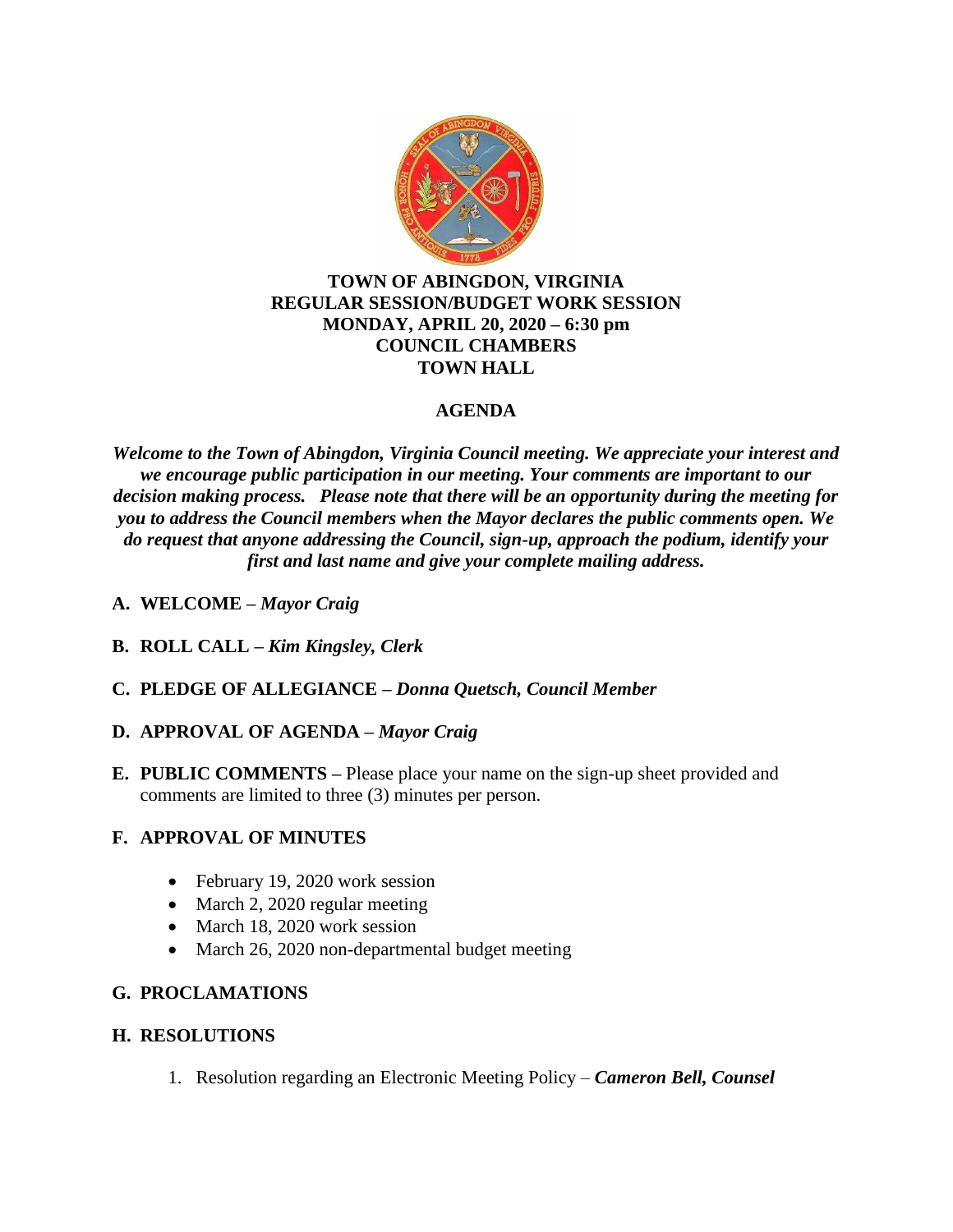- 2. Resolution regarding supporting Thompson Drive and Stanley Street Roundabout and Cook Street Extension for the Virginia Department of Transportation Smart Scale Evaluation Cycle for funding – *John Dew, Director of Public Works*
- 3. Resolution to Encourage Support for the Mutual Aid and Cooperation Agreement for Law Enforcement Services by and between The Town of Abingdon, Virginia and The County of Washington, Virginia – *James Morani, Town Manager*
- 4. Resolution extending the suspension of sewer disconnections *James Morani, Town Manager*

### **I. PETITIONS, PUBLIC HEARINGS AND FIRST READING OF ORDINANCES**

- 1. **Public Hearing**  Proposed issuance of a bond in the amount of \$2,000,000, by the Town of Abingdon for the purpose to provide funds, together with other available funds, to pay costs of developing and constructing of public sports and recreation complex. – *James Morani, Town Manager*
- 2. **Public Hearing** Consideration of VDOT request for a permanent easement over a portion of the Virginia Creeper Trail right-of-way, parallel to Drowning Ford Road, approximately 700 feet north of the existing intersection of Route 58 and Virginia Creeper Trail rights-of-way. VDOT seeks this easement for construction and maintenance of two new bridges to be constructed along the proposed new alignment of Route 58. **–** *John Dew, Director of Public Works*
- 3. **Public Hearing / First Reading of Ordinance** Amendment to Part II Code, Appendix B – Zoning Ordinance, Article 8. – OH Old and Historic District, Section 8.6. – Board of Architectural Review – Creation and membership, namely renaming to "Historic Preservation Review Board". – *James Morani, Town Manager*
- 4. **First Reading of Ordinance** Amendment to Part II Code, Chapter 2 Administration, Article VI. – Planning Commission, Division 2. – Powers and Duties, Section 2-326. – Town provisions, Subsection  $(b)$  – Composition, qualifications and appointment of members. – *James Morani, Town Manager*

### **J. SECOND READINGS**

### **K. CONSIDERATION OF BIDS**

#### **L. REPORTS FROM THE TOWN MANAGER / STAFF**

1. Budget Work Session and Presentation of Draft FY 2020-2021 Budget – *James Morani, Town Manager*